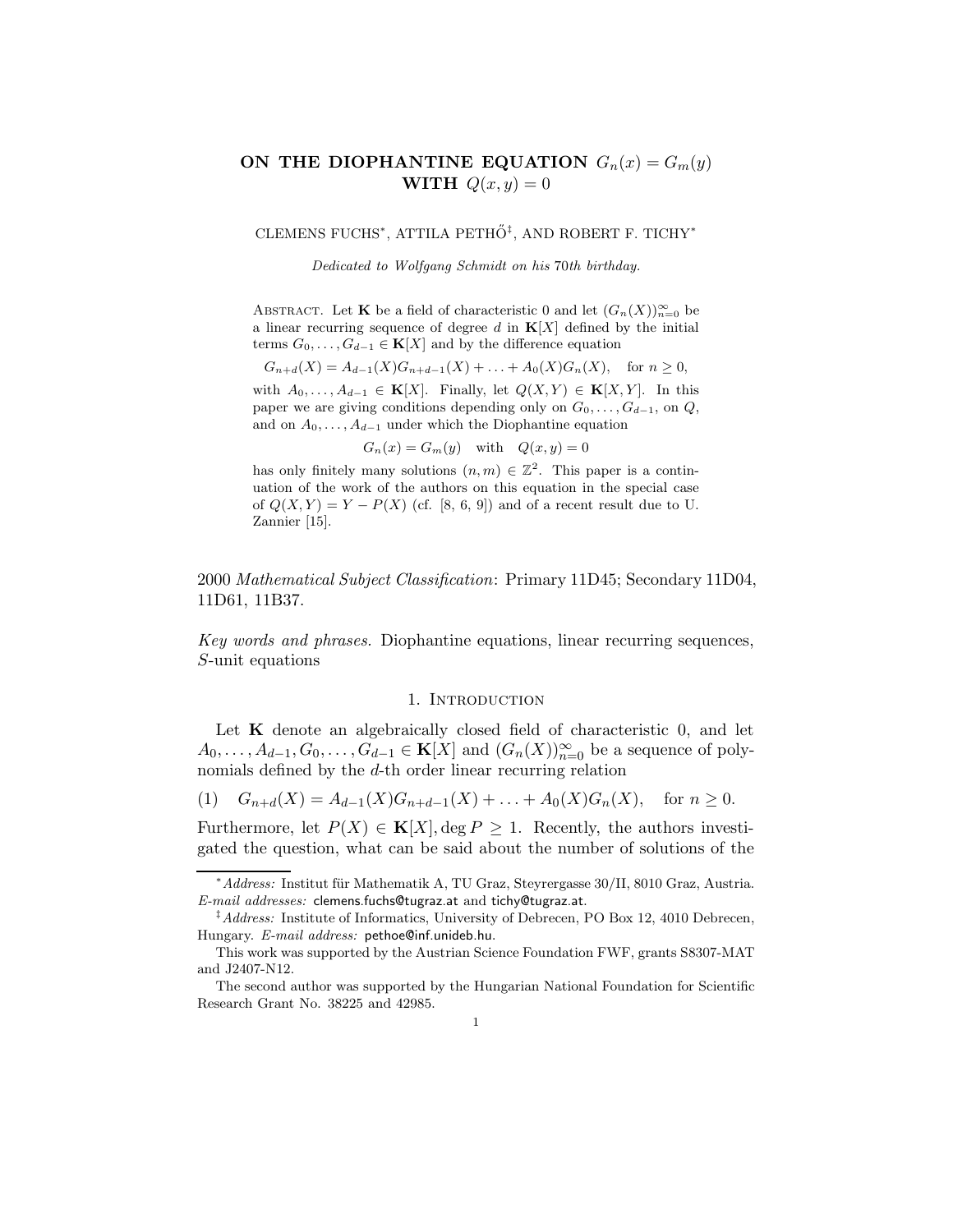Diophantine equation

$$
(2) \tGn(X) = Gm(P(X)).
$$

The problem was motivated by properties of families of orthogonal polynomials. For example, the Chebyshev polynomials of the first kind , which are defined by

$$
T_n(X) = \cos(n \arccos X),
$$

have the well known property that

$$
T_{2n}(X) = T_n(2X^2 - 1)
$$

for all integers n. Let us mention that all orthogonal polynomials satisfy a second order linear recurring sequence, e.g. for the Chebyshev polynomials we have  $T_0(X) = 1, T_1(X) = X$  and  $T_{n+2}(X) = 2XT_{n+1}(X) - T_n(X)$ ,  $n =$  $0, 1, 2, \ldots$ 

Recently, the authors [8] were able to formulate conditions for sequences of polynomials satisfying a second order linear recurrence under which they could conclude that (2) has only finitely many solutions  $m, n \in \mathbb{Z}, m, n > 0$  $0, m \neq n$ . For the proof they used the Main Theorem on S-unit equations over finitely generated fields of characteristic zero [3, 5]. Furthermore, they were able to quantify their results by transforming their problem in the function field generated by the characteristic root of the recurrence over the rational function field  $\mathbf{K}(x)$ .

The first author gave suitable extensions of the above results for third order linear recurring sequences (cf. [6]). Later on, the authors generalized their results to linear recurring sequences  $G_n(X)$  of arbitrary large order [9]. The conditions are somehow complicated to state, essentially, they ensure that there exist valuations in the underlying function field, which have special properties. Let

$$
\mathcal{G}(X,T) = T^d - A_{d-1}(X)T^{d-1} - \ldots - A_0(X) \in \mathbf{K}[X][T]
$$

denote the characteristic polynomial of the sequence  $(G_n(X))_{n=0}^{\infty}$  and  $D(X)$ be the discriminant of  $\mathcal{G}(X,T)$ . We let  $\alpha_1,\ldots,\alpha_r$  denote the distinct roots of the characteristic polynomial  $\mathcal{G}(X,T)$  in the splitting field L of  $\mathcal{G}(X,T)$ . It is well known that  $(G_n(X))_{n=0}^{\infty}$  has a nice "analytic" representation. More precisely, there exist polynomials  $C_1(T), \ldots, C_r(T) \in L[T]$  such that

(3) 
$$
G_n(X) = C_1(n)\alpha_1^n + ... + C_r(n)\alpha_r^n,
$$

holds for all  $n \geq 0$ . Assuming that  $\mathcal{G}(X,T)$  has no multiple roots, i.e.  $D(X) \neq 0$ , we have that the  $C_i(T) = c_i$  are all constant for all  $i =$  $1, \ldots, r = d$ . Assume now that the d-th order  $(d \geq 2)$  linear recurring sequence  $(G_n(X))_{n=0}^{\infty}$  and the polynomial  $P \in \mathbf{K}[X]$  satisfy the following conditions:

- (i) None of the roots and the quotients of distinct roots of the characteristic polynomial of  $(G_n(X))_{n=0}^{\infty}$  is an element of  $\mathbf{K}^*$ ,
- (ii) deg  $P \geq 2$  and deg  $D \geq 1$ ,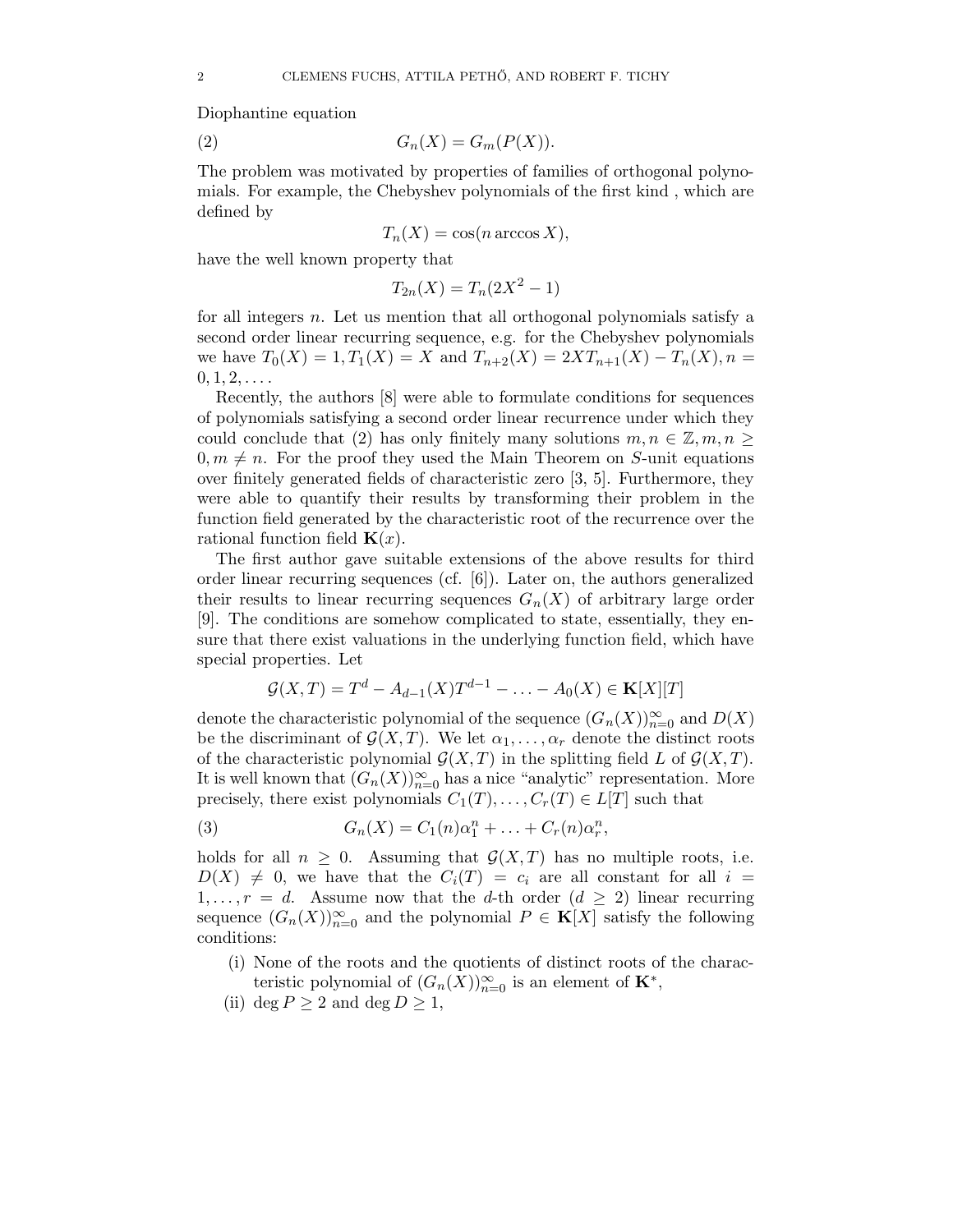(iii)  $gcd(D, A_0) = 1$  and

(iv)  $gcd(D, R(A_0, \ldots, A_d, G_0, \ldots, G_d)) = 1$ ,

for some polynomial  $R(A_0, \ldots, A_d, G_0, \ldots, G_d) \in \mathbb{Q}[A_0, \ldots, A_d, G_0, \ldots, G_d]$ (for details we refer to [9]). Then equation

$$
(4) \tGn(X) = c Gm(P(X)),
$$

where  $c \in \mathbf{K}^* = \mathbf{K} \backslash \{0\}$  is variable, has at most

$$
C(d, A_0, D, P) :=
$$
  
=  $e^{(6d)^{4d}} \left( \log \left( d^{2d^2} \deg D(\deg P + 1) \right) \right)^{2d^2} (2ed)^{30d^3d!^2 \deg A_0 \deg P}$ 

solutions  $(n, m) \in \mathbb{Z}^2$  with  $n, m \geq 0, n \neq m$ . We also obtained the result under the following conditions:

- (i) None of the roots and the quotients of distinct roots of the characteristic polynomial of  $(G_n(X))_{n=0}^{\infty}$  is an element of  $\mathbf{K}^*$ ,
- (ii) deg  $P \geq 1$ , and deg  $D \geq 1$ ,
- (iii) deg  $A_0 \ge 1$ ,  $R(A_0, \ldots, A_d, G_0, \ldots, G_d) \ne 0$ , and
- (iv) the set of zeroes of  $A_0$  is not equal to that of  $A_0(P)$ .

Then equation (4) has at most  $C(d, A_0, D, P)$  solutions  $(n, m) \in \mathbb{Z}^2$  with  $n, m \geq 0, n \neq m$ .

For the special case of the equation

$$
(5) \tGn(X) = Gm(P(X))
$$

we could even show more. Namely, assuming the conditions from above with

(i') None of the roots and the quotients of distinct roots of the charac-

teristic polynomial of  $(G_n(X))_{n=0}^{\infty}$  is a root of unity,

instead of  $(i)$ , respectively, we proved that equation  $(5)$  has at most

$$
e^{(12d)^{6d}},
$$

solutions  $(n, m) \in \mathbb{Z}^2$  with  $n, m \geq 0, n \neq m$ .

Very recently, U. Zannier used elementary method from the theory of function fields to improve on these results. In fact, he was able to completely describe the matter: suppose that deg  $P \geq 2$  and that the recurring sequence  $G_n(X)$  is simple with characteristic roots  $\alpha_1, \ldots, \alpha_d$  satisfying that no ratio  $\alpha_i/\alpha_j$ ,  $i \neq j$ , lies in **K**. Then if there are only finitely many solutions m, n of

$$
G_n(X) = c \, G_m(P(X)), \quad m, n \in \mathbb{N},
$$

where  $c = c(m, n) \in \mathbf{K}^*$  may depend on  $m, n$ , their number is at most  $8d^6$ . If there are infinitely many solutions then for suitable  $r, s \in \mathbb{N}$  we have an identity

$$
G_{sn+v_0}(P(X)) = \eta \xi^n G_{rn+u_0}(X), \quad n \in \mathbb{N}, \quad |r| = |s| \deg P > 0,
$$

for suitable  $\xi, \eta \in \mathbf{K}^*$ , and two cases may occur, which he calls the "cyclic" (which denotes essentially the case  $G_n(X) = X^n, P(X) = X^p$ ) and the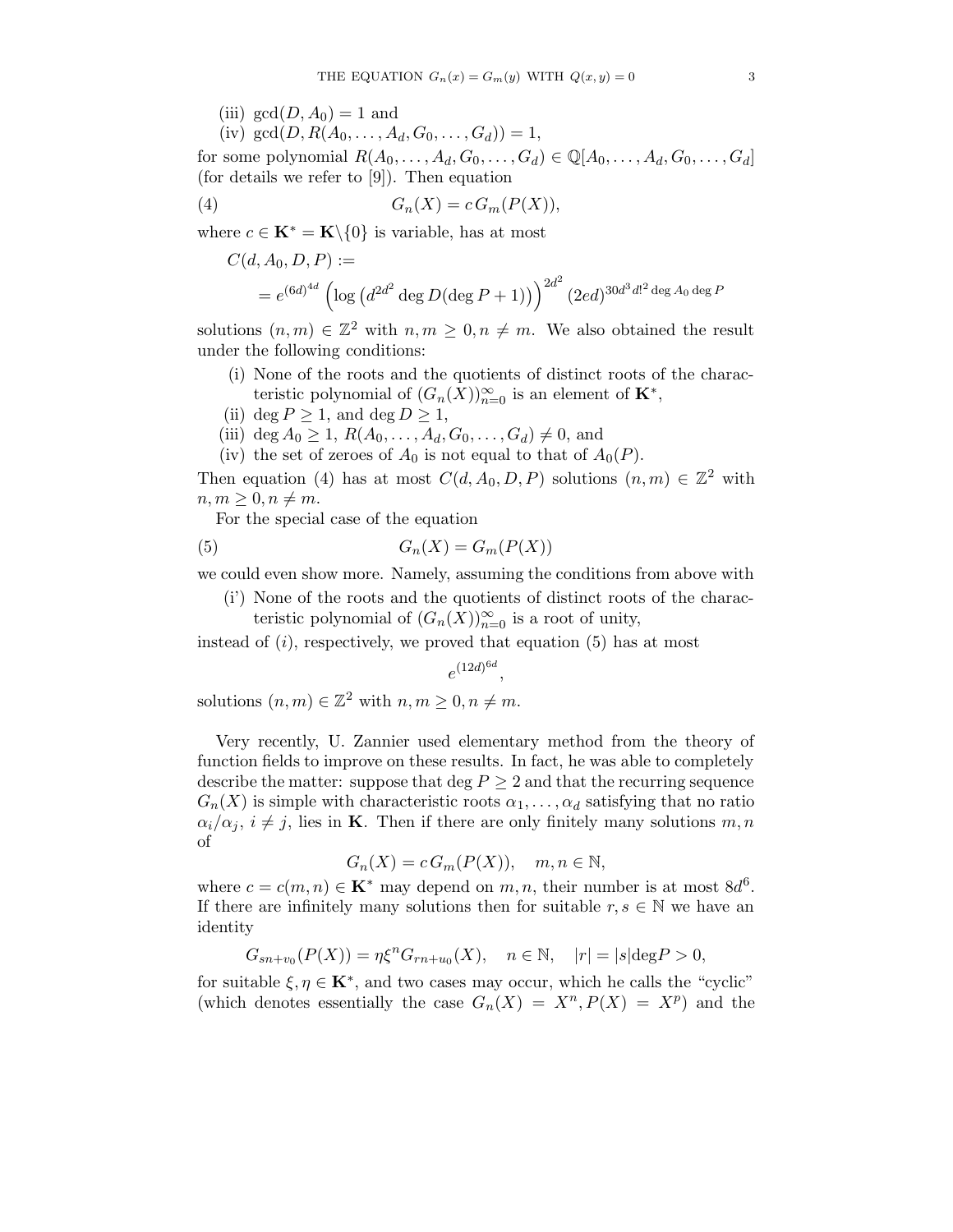"Chebyshev" case (which is essentially the example from the motivation, i.e.  $G_n(X) = T_n(X), P(X) = T_n(X)$ . More precisely we have:

Cyclic case: P is of the form  $\lambda' \circ X^p \circ \lambda$  for suitable  $\lambda, \lambda' \in \mathrm{PGL}_2(\mathbf{K})$ . Also, the  $\alpha_i$  are in  $\mathbf{K}(X)$ , of the form  $c_i X^{\delta_i} \circ \lambda$ , for integers  $\delta_i$  and  $c_i \in \mathbf{K}$ , Chebyshev case:  $P(X) = \lambda' \circ T_p \circ \lambda$ ,  $\lambda, \lambda'$  as above. The  $\alpha_i$  are quadratic over  $\mathbf{K}(X)$  and of the form  $c_i(X \pm \sqrt{X^2 - 1})^{\delta_i} \circ \lambda$ .

Our aim is to generalize this result to the equation

$$
(6) \tGn(x) = c Gm(y),
$$

where  $c = c(m, n) \in \mathbf{K}^*$  may vary with  $m, n$  and where  $x, y$  are algebraically dependent, i.e. a relation  $Q(x, y) = 0$  holds for some polynomial  $Q(X, Y) \in \mathbf{K}[X, Y]$ . Moreover, we want to consider arbitrary linear recurring sequences  $(G_n(X))_{n=0}^{\infty}$  (and not only simple linear recurrences as before). This equation can be understood as an identity in  $\mathbf{K}[X, Y]/(Q(X, Y)),$ which denotes the residue class ring of the curve  $Q(x, y) = 0$ . Using the ideas introduced in [15], we want to give necessary conditions under which the more general problem has at most finitely many solutions.

Observe that we may assume without loss of generality that  $Q(X, Y)$  is absolutely irreducible and we will assume this for the rest of the paper.

## 2. RESULTS

Before we state our results, let us start with a small discussion about the polynomial  $Q(X, Y)$ , which is assumed to be absolutely irreducible. We can also assume that the leading coefficient of Y in  $Q(X, Y)$  belongs to  $\mathbf{K}^*$ , or equivalently that y is integral over  $\mathbf{K}(x)$ . Otherwise, there exists a valuation  $\nu$  in the function field  $\mathbf{K}(x, y)$ , which is a pole of y. But this implies by our equation  $G_n(x) = c G_m(y)$  that

$$
0 \leq \nu(G_n(x)) = \nu(G_m(y)) \leq \nu(y) < 0,
$$

which is a contradiction. This argument is only true if  $G_n(x) \notin K$ , which we may assume if  $m, n$  are large enough (cf. [7, Corollary 3]). Observe that clearly the  $G_n(x)$  are integral (they are polynomials). Because of symmetry, we can also assume that x is integral over  $\mathbf{K}(y)$  and therefore that the leading coefficient of X in  $Q(X, Y)$  does not depend on Y. Therefore, we have

$$
Q(X,Y) = Y^{\deg Q_Y} + q_1(X)Y^{\deg Q_Y - 1} + \ldots + q'_r X^{\deg Q_X} + q_r(X),
$$

with  $q'_r \in \mathbf{K}^*, q_i(X) \in \mathbf{K}[X], i = 1, \ldots, r$  and  $\deg q_r(X) < \deg Q_X =: r$ .

We do not immediately start with our special case: first we study the general situation of intersections of two linear recurrences defined over a function field. The following proposition is a generalization of [15, Corollary 2 to the case of arbitrary (also non-simple) linear recurring sequences  $G_n$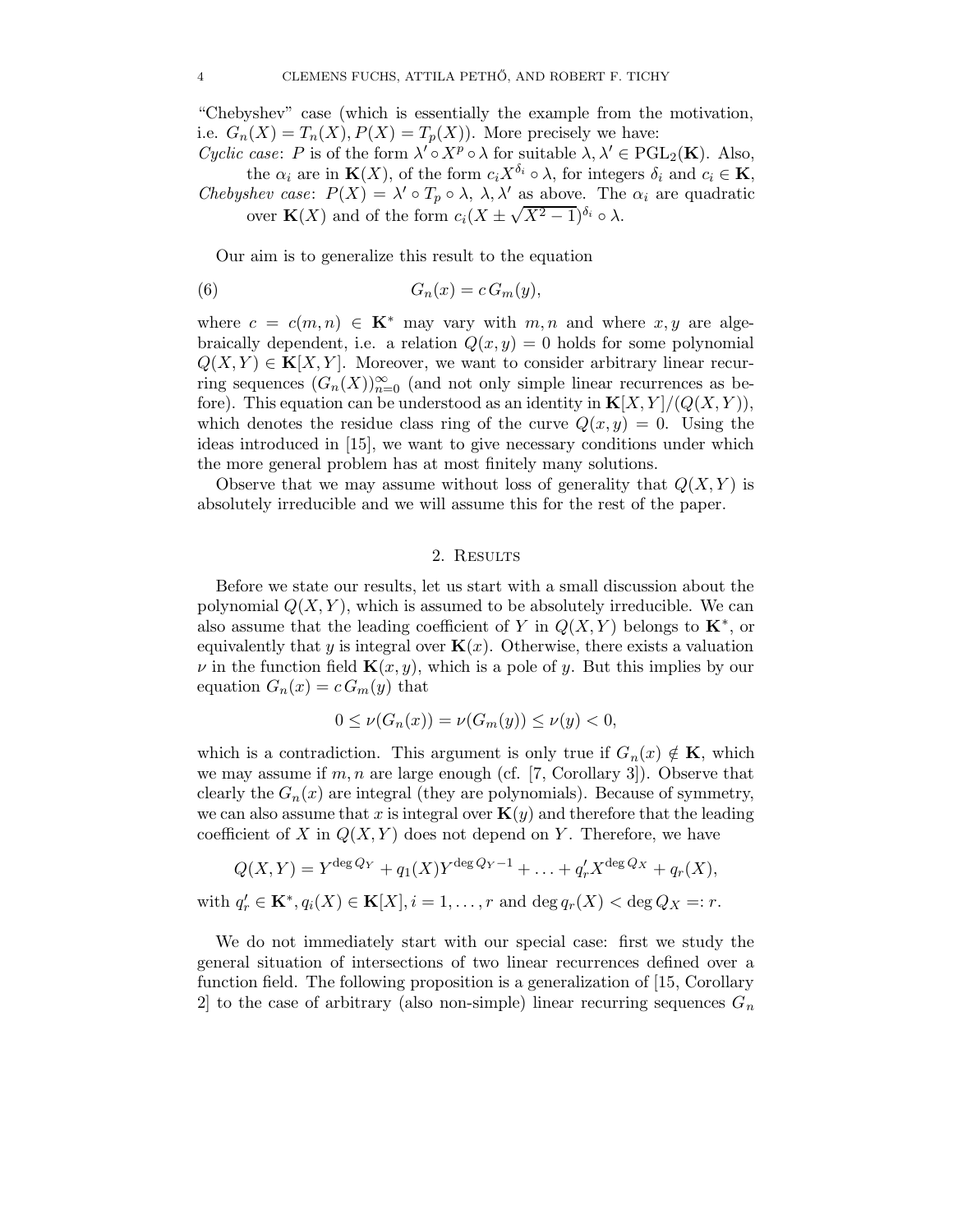and  $H_n$  given by

$$
G_n = C_1(n)\alpha_1^n + C_2(n)\alpha_2^n + \dots + C_p(n)\alpha_p^n,
$$
  
\n
$$
H_n = D_1(n)\beta_1^n + D_2(n)\beta_2^n + \dots + D_q(n)\beta_q^n,
$$

where  $\alpha_i, \beta_j \in L^*$  and  $0 \neq C_i, D_i \in L[X]$  and L is a function field in one variable over  $K$ , and which is therefore of interest on its own.

**Theorem 1.** Assume that no  $\alpha_i$  or  $\beta_j$  and no ratio  $\alpha_i/\alpha_j$  or  $\beta_i/\beta_j$ ,  $i \neq j$ lies in  $\mathbf{K}^*$ . Then the equation  $G_n = c \ddot{H}_m$ ,  $c = c(n,m) \in \mathbf{K}^*$  has at most

$$
C(\text{ord }G_n, \text{ord }H_n) := 9d^4(3d^2 + e^{e^{e^{20d}}} + rd^2)
$$

solutions  $(m, n) \in \mathbb{Z}^2$ , where  $d = \max\{\text{ord }G_n, \text{ord }H_n\}$  and r is the rank of the multiplicative group generated by the  $\alpha_i$  and  $\beta_i$ , unless there are integers  $n_0, m_0, r, s$ , with  $rs \neq 0$ , elements  $\xi, \eta \in \mathbf{K}^*$  and polynomials  $0 \neq P, Q \in$  $\mathbf{K}[X]$  such that the identity

$$
G_{n_0+rm} = \frac{P(m)}{Q(m)} \eta \xi^m H_{m_0+sm}
$$

holds for  $m \in \mathbb{Z}$ .

Moreover, in this case we have that there exist  $S_1, \ldots, S_p \in L[X]$  such that

$$
C_i(n_0 + rX) = \eta \alpha_i^{-n_0} P(X) S_i(X) \text{ and } D_{\pi(i)}(m_0 + sX) = \beta_{\pi(i)}^{-m_0} Q(X) S_i(X),
$$

and for the corresponding roots  $\alpha_i^r/\beta_{\pi(i)}^s \in \mathbf{K}$  for  $i = 1, \ldots, p = q$  and where  $\pi$  is a permutation of the set  $\{1,\ldots,p\}.$ 

The proof of this result follows the line of proof from [15, Corollary 2] and uses a result due to Shorey and Tijdeman (see [13, pp. 84-85] and [4, Lemma 3]). Some more remarks are in order.

Remark 1. First of all, it is quite clear that there can exist infinitely many solutions and that the statement about the polynomials  $P, Q$  is necessary. Because, if we assume that

$$
G_n = P(n)S_n, \quad H_n = Q(n)S_n,
$$

where  $P, Q \in \mathbf{K}[X]$  and  $(S_n)_{n=0}^{\infty}$  is a linear recurring sequences defined over L, then we have  $G_n = c H_n$  with  $c = \frac{P(n)}{O(n)}$  $\frac{P(n)}{Q(n)}$  for all  $n \in \mathbb{Z}$ .

Remark 2. We want to mention that such a conclusion also appears in a similar context about arbitrary (non-simple) linear recurring sequences. Namely in [2], Corvaja and Zannier proved that if  $G_n/H_n$  is an integer for infinitely many n, then there exists a polynomial P such that  $P(n)G_n/H_n$ is a linear recurring sequence for all  $n$  in an arithmetic progression.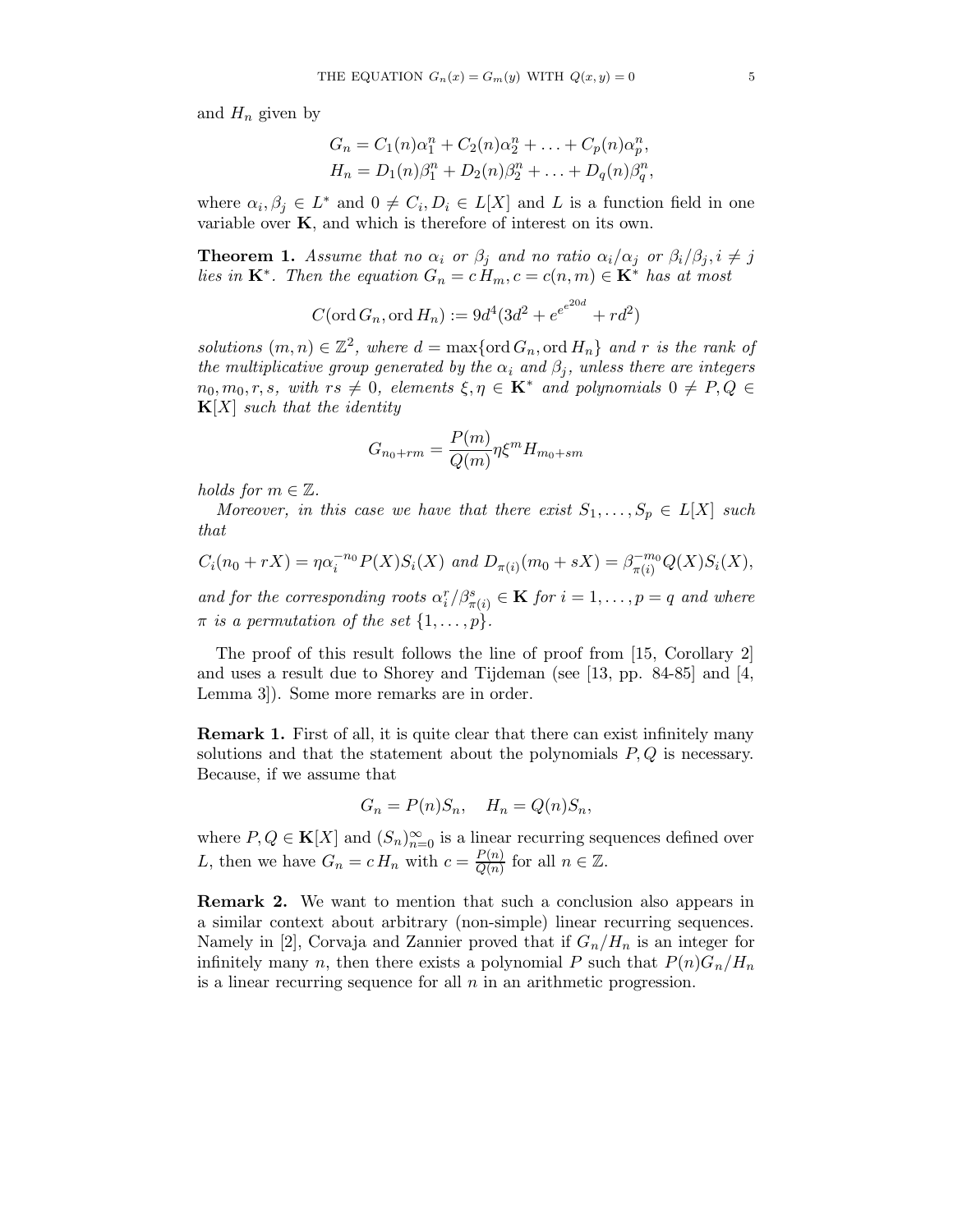**Remark 3.** If we are interested in solutions of the equation  $G_n = H_m$ , then infinitely many solutions can come only from an identity of the form  $G_{n_0+rm} = H_{m_0+sm}$  for all  $m \in \mathbb{Z}$ , which means that

$$
C_i(n_0 + rX)\alpha_i^{n_0} = \eta D_{\pi(i)}(m_0 + sX)\beta_{\pi(i)}^{m_0}, \ \eta \in \mathbf{K} \quad \text{and} \quad \alpha_i^r/\beta_{\pi(i)}^s \in \mathbf{K}
$$
  
for  $i = 1, ..., p = q$  and where  $\pi$  is permutation of  $\{1, ..., p\}$ .

**Remark 4.** We mention that the largest part of the upper bound  $C$  (the last two summands in the brackets) comes from the fact that the problem reduces to estimate the number of zeroes of a linear recurring sequence of the form  $P(n) = \alpha^n Q(n)$ , where  $\alpha \in \mathbf{K}$  and  $P(X), Q(X) \in \mathbf{K}[X]$ . Of course this bound can be considerably improved if  $\mathbf{K} = \mathbb{R}$  or if  $\mathbf{K}$  is an algebraic number field (in this case the upper bound will also depend on the degree of the number field). In the general case however, no better upper bound than the general one (cf. [11, 12]) is known to the authors.

Now, we are ready to come to our special case, where  $G_n = G_n(x)$  and  $H_n = G_n(y)$ . From the above Theorem it follows at once that either equation (6) has at most  $C(\text{ord }G_n, \text{ord }G_n)$  many solutions or an identity of the above type must hold. We investigate the latter case in this more special situation and we prove the following theorem.

**Theorem 2.** Assume that the d-th order  $(d \ge 1)$  linear recurring sequence  $(G_n(X))_{n=0}^{\infty}$  and the irreducible polynomial  $Q(X,Y) \in \mathbf{K}[X,Y]$  satisfy the following conditions:

- (i) None of the  $\alpha_i$  and the ratios  $\alpha_i/\alpha_j$ ,  $i \neq j$  is an element of  $\mathbf{K}^*$ ,
- (ii)  $\deg C_i + 1$  is equal to the multiplicity of  $\alpha_i$  for all  $i = 1, \ldots, r$ , and
- (iii) the set of zeros of the polynomial  $A_0(X)$  is not equal to that of  $\text{Res}_Y(A_0(Y), Q(X, Y)).$

Then there are at most  $\tilde{C}(ord\,G_n)$  pairs  $(m, n) \in \mathbb{Z}^2$  for which equation (6) holds, where

$$
\tilde{C}(d):=9d^4(3d^2+{e^{e^{20d}}+rd^2})
$$

and where r is the rank of the multiplicative group generated by the  $\alpha_i$ .

As usual  $\text{Res}_Y(f,g)$  denotes the resultant of the two polynomials  $f, g$  with respect to  $Y$ .

The question now is the following: do there occur infinite families of solutions other then those in the cyclic and Chebyschev case from above, when we consider curves  $Q(x, y) = 0$ , which are not of the form  $y = P(x)$ ?

Remark 5. First of all, it is clear that additional infinite families of solutions may appear. For example we have for

$$
Q(x, y) = acx^{m} - ay^{m} - b(1 - c) = 0
$$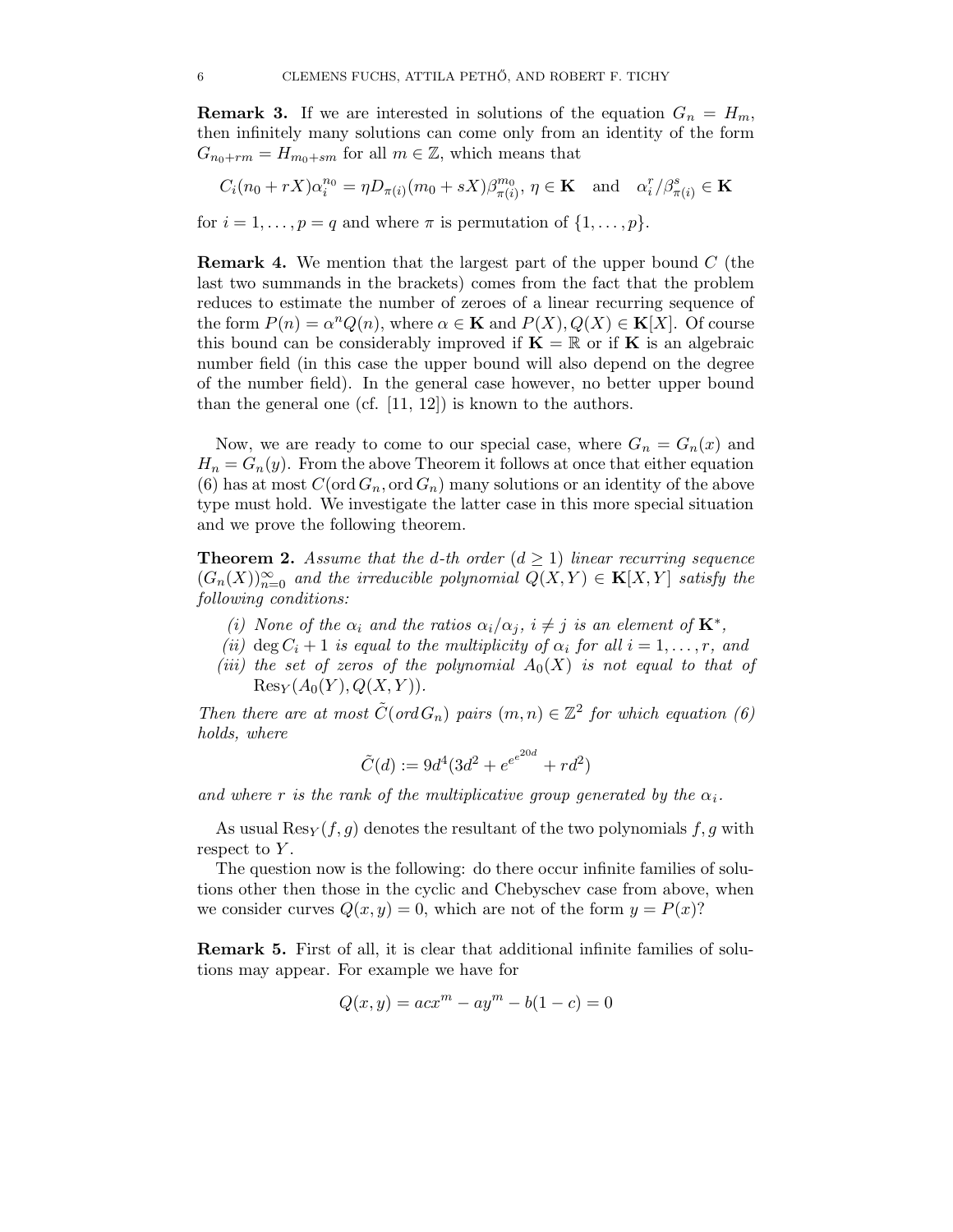with  $a, b, c \in \mathbf{K}, m \geq 3$  and  $P(X) = aX^m + b$  that  $P(y) = c P(x)$ . Therefore, we get for  $G_n(x) = P(x)^n, n \in \mathbb{Z}$  that

$$
G_n(y) = P(y)^n = (cP(x))^n = c^n P(x)^n = c^n G_n(x)
$$

for all  $n \in \mathbb{Z}$ . By [14, VI.3.3. Example, page 197] the genus of  $Q(x, y) = 0$  is  $g = \frac{(m-1)(m-2)}{2} > 0$ . This example shows that at least in the case of positive genus also other infinite families may occur.

Remark 6. Observe that condition (ii) is not too restricitive. It just means that the recurrence uses its "full" power and can be assured by assuming that d is the minimal length of a recurrence with is satisfied by  $(G_n(X))_{n=0}^{\infty}$ .

Remark 7. We may mention that condition (iii) also naturally appears in the context of the conditions given in our previous papers (see  $[8, 6, 9]$ ). Namely, it is easy to see that we have

$$
Res_Y(A_0(Y), Q(X, Y)) = (\mathrm{l}cA_0)^{\deg Q_Y} X^{\deg Q_X + \deg A_0} + \dots,
$$

where  $cA_0$  denotes the leading coefficient of  $A_0$ . If we additionally assume that  $\deg_X Q \geq 2$ , we therefore have a valuation  $\nu$  with  $\nu(D(y)) > \nu(D(x)),$ which was the main point in our previous considerations.

We mention that from the proof we see that we must exclude that  $A_0^r(y) =$  $cA_0(x)^s$  for some  $r, s \in \mathbb{N}, c \in \mathbf{K}^*$ . Whenever, we can find

$$
Q(X,Y) | A_0(Y)^r - cA_0(X)^s,
$$

we have other infinite families as described above (observe that the example before was constructed with the trivial case  $Q(X, Y) = A_0(Y) - cA_0(X)^s$ . It follows by Schinzel (see [10, page 58]) that if  $A_0(X)$  is indecomposable over **K**, which means that if  $A_0(X) = F_1(F_2(X)), F_1, F_2 \in \mathbf{K}[X]$  then deg  $F_1 = 1$ or deg  $F_2 = 1$ , and deg  $A_0 > 31$ , then  $A_0(Y) - cA_0(X)^s$  is irreducible over **K**. We conjecture that  $F(X,Y) = A_0(Y) - cA_0(X)^s$  with  $A_0$  indecomposable (and it is clear that this is needed) and  $A_0(y) \neq B(y)^t$  or  $-4B(y)^4$  is always irreducible. Schinzel mentioned to us that this conjecture - if true - lies deeper than Capelli's theorem (e.g. see [10, Theorem 19, page 92]), since it depends on the characteristic of  $K$  while Capelli's theorem does not.

Remark 8. The motivation to look at this generalisation is the following: if it would be possible to prove that  $G_n(x) = c G_m(y)$  with  $Q(x, y) = 0$  has no solution unless we have a trivial infinite family, then it would be possible to handle the Diophantine equation  $G_n(X) = G_m(Y)$  in integers X, Y by the method of Bilu and Tichy [1].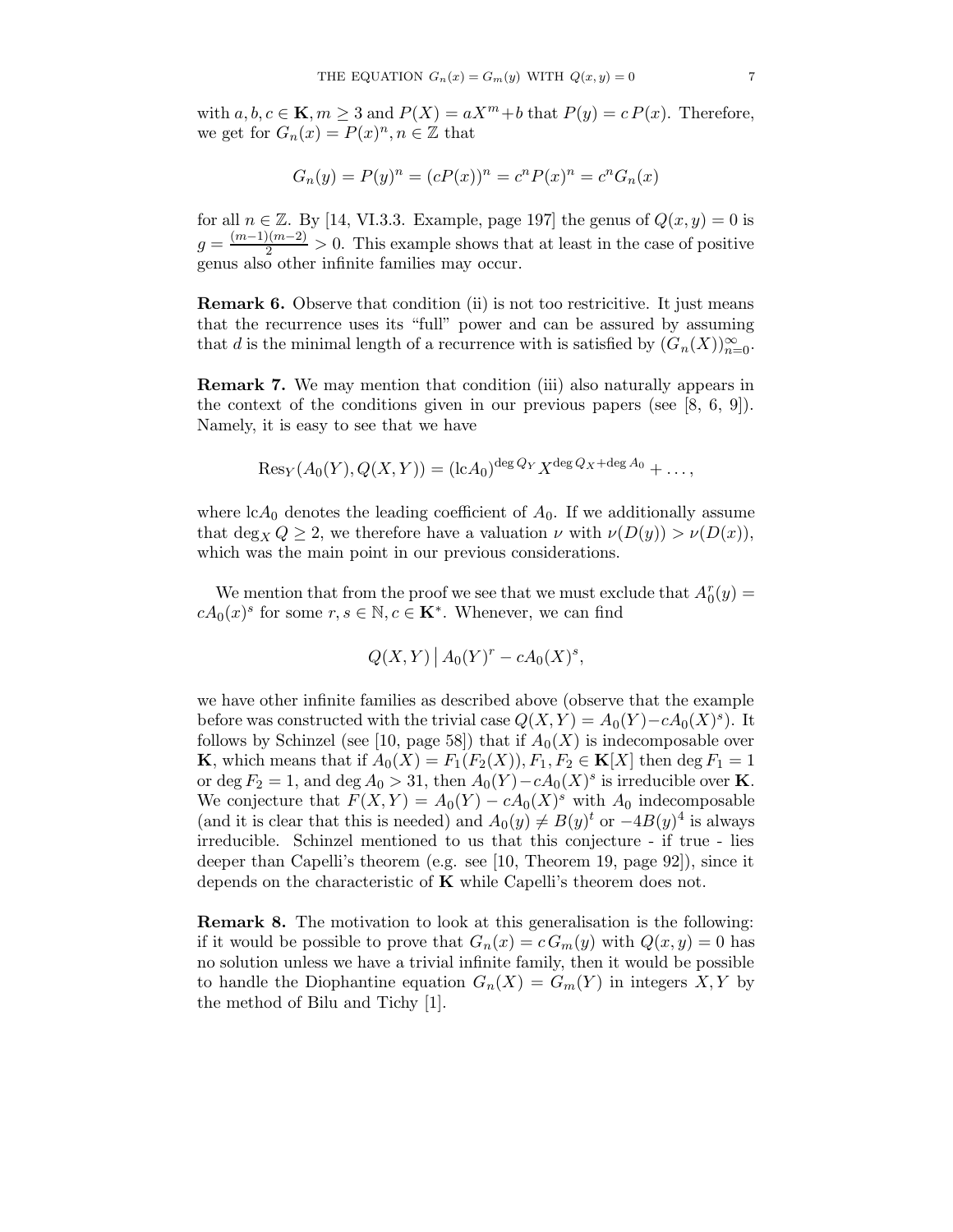### 3. Proof of Theorem 1

We start by rewriting our equation  $G_n = c H_m$  as

$$
G_n - c H_m = \sum_{i=1}^p C_i(n) \alpha_i^n 1^m - \sum_{i=1}^q c D_i(n) 1^n \beta_i^m = 0.
$$

We define vectors  $A_i = (\alpha_i, 1) \in (L^*)^2$  for  $i = 1, \ldots, p, A_{p+i} = (1, \beta_i) \in$  $(L^*)^2$  for  $i = 1, \ldots, q$  and polynomials  $P_i = C_i, i = 1, \ldots, p, P_{p+i} = D_i, i =$  $1, \ldots, q$ , respectively.

Now we apply the following theorem due to Zannier (see [15, Theorem 1] and also [15, Definition 1]):

**Lemma 3.** Let  $A_1, ..., A_h \in (L^*)^r$  and let  $P_1, ..., P_h \in L[X_1, ..., X_r] =$  $L[\mathbf{X}]$  satisfy deg  $P_i \leq d_i$ . Then the set

 $S = {\mathbf{m} \in \mathbb{Z}^r : P_i(\mathbf{m})A_i^{\mathbf{m}}}$  $\mathbf{f}_i^{\mathbf{m}}, i = 1, \ldots, h$  are linearly independent over **K** $\},$ 

(here for  $A = (\alpha_1, \dots, \alpha_r)$  we define  $A^m = \alpha_1^{m_1} \cdots \alpha_r^{m_r}$ ) may be expressed as a union of no more than

$$
\left(d_1+\ldots+d_h+\binom{h}{2}\right)^r
$$

classes, where we say that  $S \subset \mathbb{Z}^r$  is a class relative to a nonempty subset *B* of  $\{1, ..., h\}$ , if

- (i) for every  $\mathbf{m} \in S$  the elements  $P_i(\mathbf{m})A_i^{\mathbf{m}}, i \in B$  are linearly independent over **K** and
- (ii) for some  $\mathbf{m}_0 \in S$  the set S is made up by all  $\mathbf{m}$  satisfying (i) and such that for  $i, j \in B$  we have  $(A_i A_j^{-1})^{\mathbf{m}-\mathbf{m}_0} \in \mathbf{K}^*$ .

Now, we get by applying Lemma 3 that all solutions  $(m, n) \in \mathbb{Z}^2$  of our equation are contained in at most

$$
\left(\operatorname{ord} G_n + \operatorname{ord} H_n + \binom{p+q}{2}\right)^2 \le \left(3 \max\{\operatorname{ord} G_n, \operatorname{ord} H_n\}^2\right)^2
$$

classes (for a definition of classes see Lemma 3 or [15, Definition 2]).

We are going to estimate the number of solutions in each class  $\Omega$ , corresponding to the subset  $B = B_{\Omega} \subset \{1, \ldots, p + q\}$ . As in the proof of [15, Corollary 2 it is easy to see by  $[15, Corollary 1(b)]$  that there are at most  $\max\{\operatorname{ord} G_n, \operatorname{ord} H_n\} + \binom{p+q}{2}$  $\binom{+q}{2}$  solutions in every class containing distinct integers i, j in [1, p] or  $[p + 1, p + q]$ , respectively, having  $C_1(n) \cdots C_p(n) \neq$ 0 or  $D_1(n) \cdots D_q(n) \neq 0$ , respectively. Since these cases appear for at most max $\{\text{ord}\, G_n, \text{ord}\, H_n\}$  many n, we get that the number of solutions is bounded by

$$
2\max\{\operatorname{ord} G_n, \operatorname{ord} H_n\} + \binom{p+q}{2} \leq 3\max\{\operatorname{ord} G_n, \operatorname{ord} H_n\}^2.
$$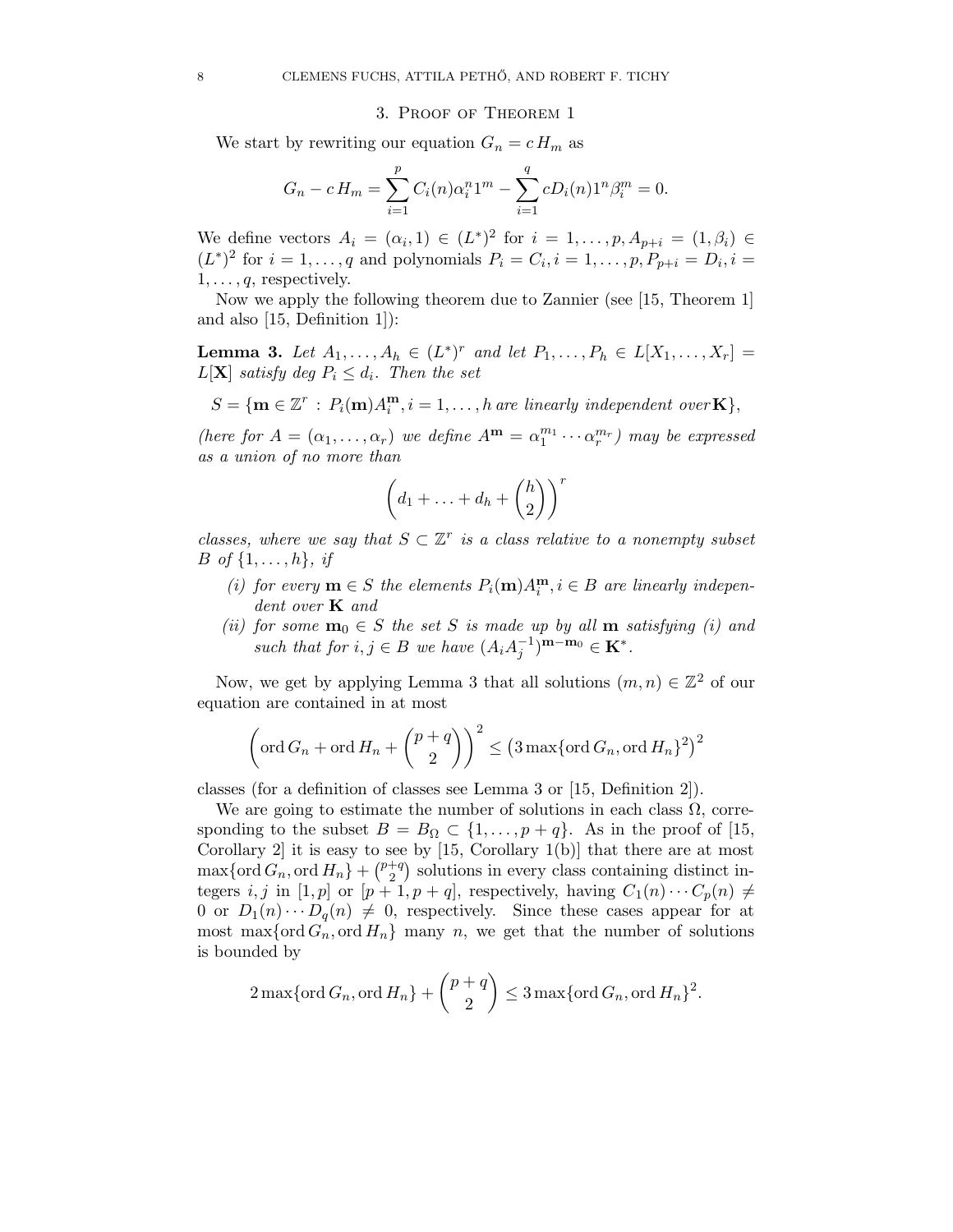In the case that B contains integers  $i_0, j_0 + p$  with  $1 \leq i_0 \leq p, 1, \leq j_0 \leq q$ it is also plain (by the proof of [15, Corollary 2]) that the solutions in the class  $\Omega$  correspond to integers m such that

$$
(7) \tG_{n_0+rm} = c H_{m_0+sm}
$$

with integers  $n_0, m_0, r, s, rs \neq 0$ .

In this case we first group together in a single  $\gamma^m$  two exponentials  $\alpha_i^{rm}$ and  $\beta_j^{sm}$ , which are linearly dependent over **K**. Namely, if  $\alpha_i^r = \gamma_{(i,j)}, \beta_j^s =$  $\delta_{(i,j)}\gamma_{(i,j)}$  with  $\delta_{(i,j)} \in \mathbf{K}^*$  we have

(8) 
$$
C_i(n_0 + rm)\alpha_i^{n_0}\gamma_{(i,j)}^m - cD_j(m_0 + sm)\beta_j^{m_0}\delta_{(i,j)}^m\gamma_{(i,j)}^m.
$$

Now, we write

$$
C_i(n_0 + rX)\alpha_i^{n_0} = \sum_{l=1}^u \rho_l Q_{il}(X),
$$
  

$$
D_j(m_0 + sX)\beta_j^{m_0} = \sum_{l=1}^u \rho_l \tilde{Q}_{jl}(X),
$$

where the  $\rho_l \in L^*, l = 1, \ldots, u$  are linearly independent over **K** and the  $Q_{il}, \tilde{Q}_{jl}$  lie in  $\mathbf{K}[X]$  for each  $i, j, l$ . Clearly this is possible for some u with,

$$
u \le (p+q) \max\{\deg C_1, \ldots, \deg C_p, \deg D_1, \ldots, \deg D_q\}.
$$

Thus, (8) becomes

$$
\sum_{l=1}^u \left( Q_{il}(m) - c \delta^m_{(i,j)} \tilde{Q}_{jl}(m) \right) \rho_l \gamma^m_{(i,j)}.
$$

Up to now we have rewritten  $(7)$  as a **K**-linear combination of expressions of the from  $\rho_l \gamma_l^m$ , where all these expressions are linearly independent and where  $\gamma_i = \gamma_{(i,j)}$  or  $\alpha_i, \beta_j$ , respectively, depending on whether they could be paired with some other term in (7) or not. We have two possible cases: those  $m$  for which all coefficients vanish and those for which not all coefficients vanish. In the latter case the elements  $\rho_l \gamma_l^m$  are linearly dependent over **K**, which can happen (by [15, Lemma 2]) for at most  $\binom{2(\text{ord }G_n+\text{ord }H_n)-1}{2}$ many m.

In the first case all terms in  $G_{n_0+rm}$  must be paired with the terms in  $H_{m_0+sm}$ , so we have  $p = q$  and  $u \leq 2 \text{ord } G_n$ . Moreover, there exists a permutation  $\pi$  of the set  $\{1, \ldots, p\}$  which pairs each  $\alpha_i$  with some  $\beta_j = \beta_{\pi(i)}$ such that (7) can be rewritten as

$$
\sum_{i=1}^p \sum_{l=1}^u \left( Q_{il}(m) - c \delta_i^m \tilde{Q}_{\pi(i)l}(m) \right) \rho_l \gamma_i^m = 0.
$$

For simplicity we have written here  $\gamma_i, \delta_i$  instead of  $\gamma_{(i,\pi(i))}, \delta_{(i,\pi(i))}$ , respectively. Observe that there are at most  $\max\{\text{ord }G_n,\text{ord }H_n\}$  many m for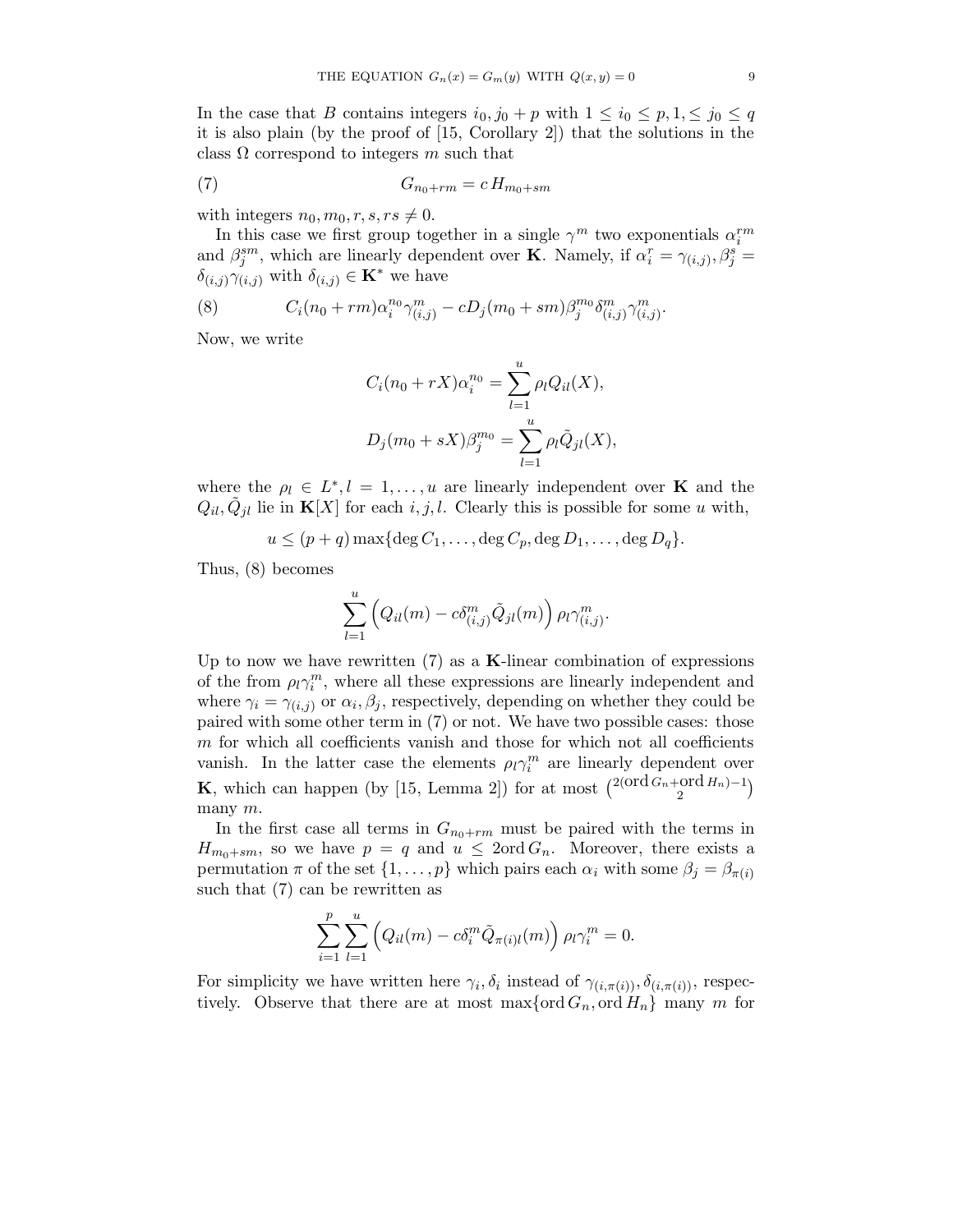which  $C_i(n_0 + rm)$  or  $D_j(m_0 + sm) = 0$ . For all other m we have

$$
\frac{Q_{il}(m)}{\tilde{Q}_{\pi(i)l}(m)}\delta_i^{-m}=c
$$

(recall that c here may depend on  $m$ ) for all  $i, l$  or

(9) 
$$
\frac{Q_{il}(m)}{\tilde{Q}_{\pi(i)l}(m)} \frac{\tilde{Q}_{\pi(j)r}(m)}{Q_{jr}(m)} \left(\frac{\delta_j}{\delta_i}\right)^m = 1
$$

for all  $i, l, j, r$ .

Now, we pause for a moment to cite the following result from [4, page 148].

**Lemma 4.** Let  $P \in \overline{\mathbb{Q}}(X)$  be a rational function with no poles outside the disc  $\{z \in \mathbb{C} : |z| \leq A\}$  and let  $\alpha \in \overline{\mathbb{Q}}$ . If there are infinitely many pairs of integers m, n with

$$
m > n \ge A, \quad P(m)\alpha^m = P(n)\alpha^n,
$$

then  $P$  is constant and  $\alpha$  is a root of unity.

We use a specialization argument to reduce our case to the above lemma. For this let  $U \subset \mathbf{K}$  be a finite set consisting of all transcendental elements from the  $Q_{il}$ ,  $\tilde{Q}_{\pi(i)l}$  and  $\delta_i$  for all i, l, together with all possible differences and all multiplicative inverses of these elements. Then by [5, Lemma 3.1] there exists a ring homomorphism  $\varphi : \overline{\mathbb{Q}}[U] \longrightarrow \overline{\mathbb{Q}}$  whose restriction to  $\overline{\mathbb{Q}}$  is the identity. Applying this map to (9) leads to

(10) 
$$
\frac{\varphi(Q_{ij}(m))}{\varphi(\tilde{Q}_{\pi(i)j}(m))} \frac{\varphi(\tilde{Q}_{\pi(j)r}(m))}{\varphi(Q_{jr}(m))} \left(\frac{\varphi(\delta_j)}{\varphi(\delta_i)}\right)^m = 1.
$$

Now, if there are infinitely many such m, then there are infinitely many  $m, n$ such that

$$
\frac{\varphi(Q_{ij}(m))}{\varphi(\tilde{Q}_{\pi(i)j}(m))} \frac{\varphi(\tilde{Q}_{\pi(j)r}(m))}{\varphi(Q_{jr}(m))} \left(\frac{\varphi(\delta_j)}{\varphi(\delta_i)}\right)^m = \frac{\varphi(Q_{ij}(n))}{\varphi(\tilde{Q}_{\pi(i)j}(n))} \frac{\varphi(\tilde{Q}_{\pi(j)r}(n))}{\varphi(Q_{jr}(n))} \left(\frac{\varphi(\delta_j)}{\varphi(\delta_i)}\right)^n.
$$

Therefore, max $\{m, n\} \longrightarrow \infty$  and the above lemma implies that  $\varphi(\delta_i/\delta_i)$ and therefore also  $\delta_j/\delta_i$  is a root of unity. Moreover,

$$
\frac{Q_{il}(X)}{\tilde{Q}_{\pi(i)l}(X)} = \frac{Q_{ir}(X)}{\tilde{Q}_{\pi(i)r}(X)} \quad \text{and} \quad \frac{Q_{jl}(X)}{\tilde{Q}_{\pi(j)l}(X)} = \frac{Q_{jr}(X)}{\tilde{Q}_{\pi(j)r}(X)}
$$

differ just by a constant (in fact again a root of unity) for all  $i \neq j, l \neq r$ (observe that the equalities follow from (10) at once). It follows that there exist polynomials  $P, Q \in \mathbf{K}[X]$  such that

$$
P(X)S'_{il}(X) = \eta_i Q_{il}(X), \quad Q(X)S'_{il}(X) = \tilde{\eta}_{\pi(i)} \tilde{Q}_{\pi(i)l}(X)
$$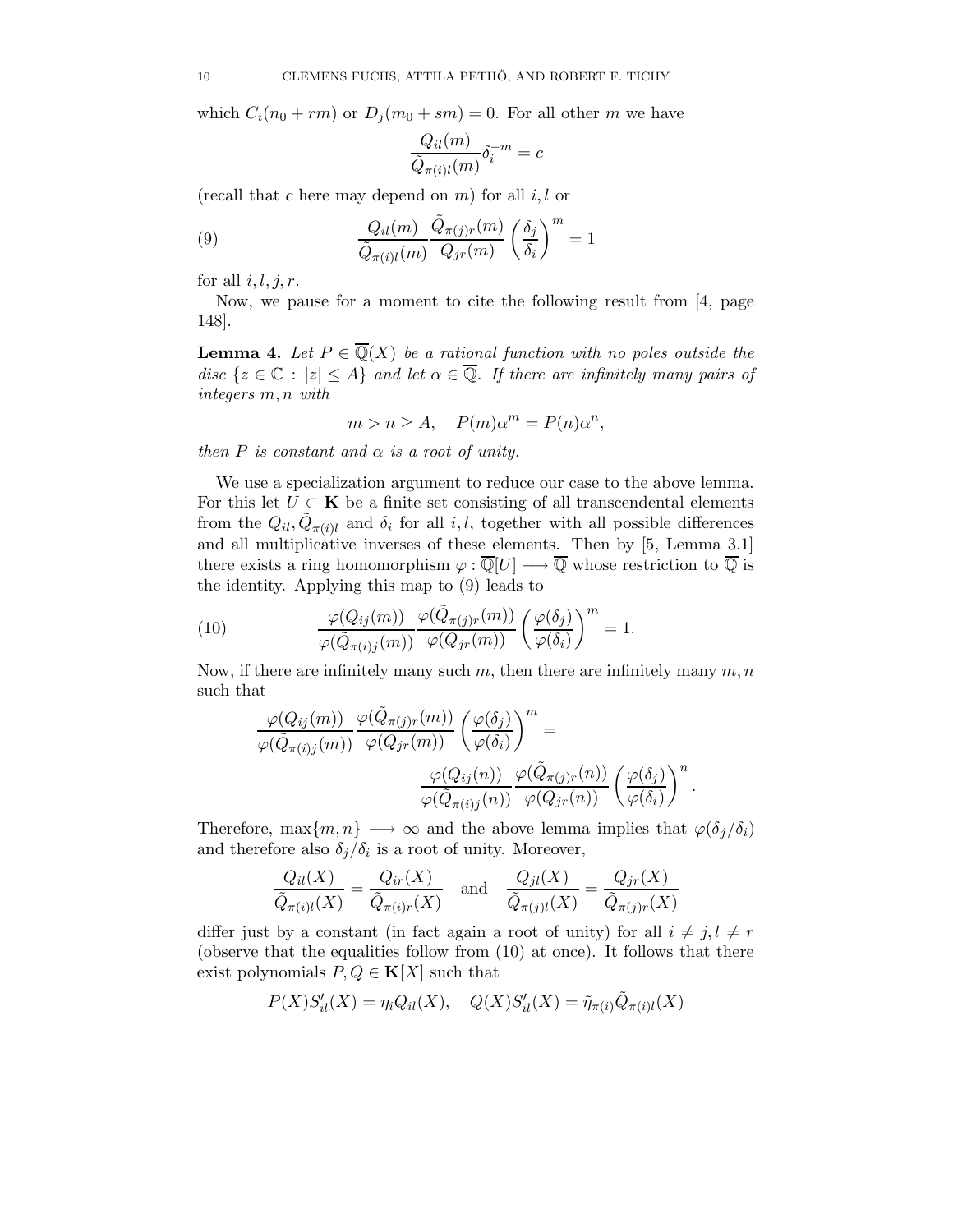for all *i*, l with  $\eta_i, \tilde{\eta}_{\pi(i)} \in \mathbf{K}$  (independent of l) and for some polynomials  $S'_{il}(X)$ . From this discussion it follows that this case can only hold for all m in the intersection of certain arithmetic progressions, which is either empty or again an arithmetic progression. Moreover, we see that in this case we have  $\tilde{\eta}_{\pi(i)}/\eta_i = \eta$  with  $\eta$  a suitable root of unity. Therefore, also the second part of the conclusion of Theorem 1 follows from this.

Further, equation (10) can have finitely many solutions in the following two cases: either  $\varphi(\delta_i)/\varphi(\delta_i)$  is a root of unity or not. In the second case the number of  $m$  satisfying  $(10)$  can be bounded by the zero multiplicity of the underlying linear recurring sequence, hence by

# $\exp(\exp(\exp(20(\text{ord }G_n + \text{ord }H_n)))$

by [11, 12], since the degrees of the polynomials are bounded by the order of the recurrences. On the other hand, if  $\varphi(\delta_i)/\varphi(\delta_i)$  is a root of unity of order  $\ell$  say, then in the  $\ell$  arithmetic progressions  $m = k\ell + r, 0 \le r \le$  $\ell - 1$ , we can bound the number of m's by the degrees of  $Q_{il}(X)\tilde{Q}_{jr}(X)$ and  $\tilde{Q}_{il}(X)Q_{jr}(X)$ , respectively. Therefore, we can bound the number of solutions coming from this case by the rank of the multiplicative group generated by  $\alpha_1, \ldots, \alpha_p, \beta_1, \ldots, \beta_p$ , which is an upper bound for  $\ell$ , times  $\operatorname{ord}G_n$  + ord  $H_n$ .

Altogether, we see that there are at most  $C(\text{ord }G_n, \text{ord }H_n)$  solutions, which do not come from a trivial relation, which finishes the proof.  $\Box$ 

## 4. Proof of Theorem 2

We already know that we have to study the equation

(11) 
$$
G_{n_0+mr}(x) = \frac{P(m)}{Q(m)} \eta \xi^m G_{m_0+ms}(y)
$$

with  $\xi, \eta \in \mathbf{K}^*, P(X), Q(X) \in \mathbf{K}[X]$  and with integers  $n_0, m_0, r, s, rs \neq 0$ , which is an identity in the function field  $\mathbf{K}(x, y)$ . Moreover, we have

$$
G_n(x) = C_1(n)\alpha_1^n + \ldots + C_p(n)\alpha_p^n,
$$
  
\n
$$
G_n(y) = D_1(n)\beta_1^n + \ldots + D_p(n)\beta_p^n,
$$

where  $\alpha_i$  are the zeros of  $\mathcal{G}(x,T)$  and  $\beta_i$  are the zeros of  $\mathcal{G}(y,T)$ , respectively. Obviously, the field  $L_0 := \mathbf{K}(x, \alpha_1, \dots, \alpha_p)$  and  $L_1 := \mathbf{K}(y, \beta_1, \dots, \beta_p)$  are isomorphic over **K** and we denote the isomorphism (which sends  $x \mapsto y$  and  $\alpha_i \mapsto \beta_i$ ) by  $\psi: L_0 \to L_1$ .

From Theorem 1 we know that there are polynomials  $S_1(X), \ldots, S_n(X)$ and a permutation  $\pi$  of  $\{1, \ldots, p\}$  such that  $C_i(n_0+rX) = \eta \alpha_i^{-n_0} P(X) S_i(X)$ ,  $D_{\pi(i)}(m_0+sX) = \beta_{\pi(i)}^{-m_0} Q(X)S_i(X)$  and  $\alpha_i^r/\beta_{\pi(i)}^s \in \mathbf{K}$  for  $i = 1, ..., p$ . Since by the above isomorphism  $\psi$ , we have that  $\alpha_i$  and  $\beta_i$  have the same multiplicity and therefore we have  $\deg C_i = \deg D_i$  for all  $i = 1, \ldots, p$ , it follows that

$$
\deg S_{\pi(i)} = \deg S_i + \deg Q - \deg P
$$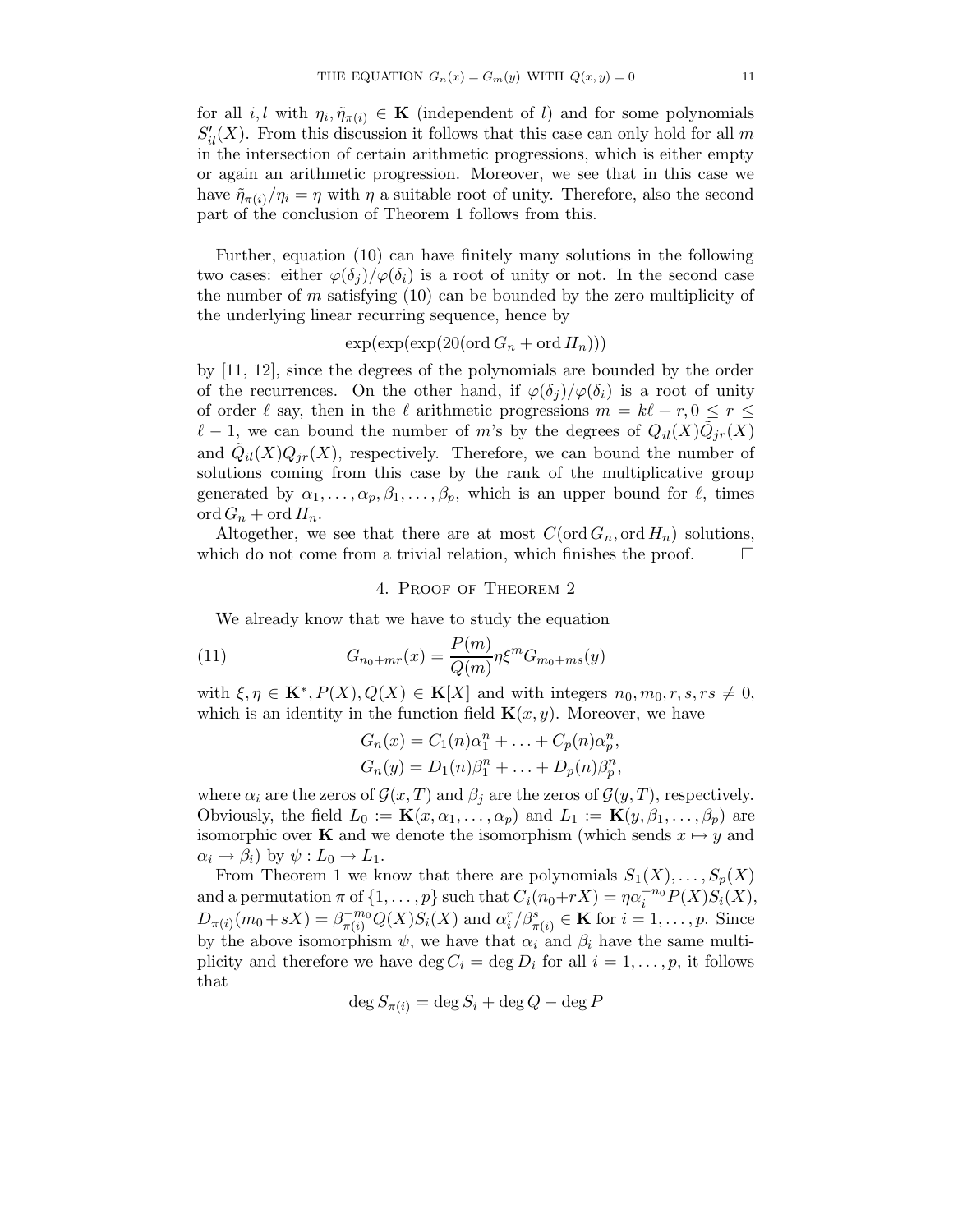for all  $i = 1, \ldots, p$ . This implies

$$
\deg S_{\pi^k(i)} = \deg S_i + k(\deg Q - \deg P)
$$

for every  $k \in \mathbb{N}$ , where  $\pi^k$  denotes as usual the k-th iterate of the map  $\pi$ . Let  $\ell$  be the order of  $\pi$ . Then, we get  $\deg S_i = \deg S_i + \ell(\deg Q - \deg P)$ and therefore deg  $Q = \deg P$ . This means that  $\deg C_i = \deg D_{\pi(i)}$  and by condition (ii) that  $\alpha_i$  and  $\beta_{\pi(i)}$  have the same multiplicity as roots of the characteristic polynomial  $\mathcal{G}(x,T)$  and  $\mathcal{G}(y,T)$ , respectively.

The proof of Theorem 2 now follows easily from what we have proved up to now. Namely, by assuming that our equation has infinitely many solutions we have that the characteristic roots of  $G_n(x)$  and  $G_n(y)$  satisfy

$$
\alpha_i^r = c\beta_{\pi(i)}^s,
$$

where  $\pi$  is a permutation of the set  $\{1, \ldots, p\}$  and  $c \in \mathbf{K}^*$  (here c may depend on *i*). Moreover, the multiplicities of  $\alpha_i$  and  $\beta_{\pi(i)}$  are the same. By multiplying all these relations according the multiplicities, we therefore get

$$
A_0(x)^r = \prod_{i=1}^p \prod_{j=1}^{\deg C_i + 1} \alpha_i^r = \prod_{i=1}^p \prod_{j=1}^{\deg C_i + 1} c\beta_{\pi(i)}^s
$$
  
=  $\tilde{c} \left( \prod_{i=1}^p \prod_{j=1}^{\deg D_{\pi(i)}} \beta_{\pi(i)} \right)^s = \tilde{c}A_0(y)^s,$ 

where  $A_0$  is the constant polynomial in the linear recurring equation. But now, condition (iii) of our assumptions excludes that this equation can hold. Therefore, we obtain a contradiction, which shows the finiteness of the number of solutions in this case.

### **REFERENCES**

- 1. YU. BILU AND R. F. TICHY, The Diophantine equation  $f(x) = g(y)$ , Acta Arith. 95 (2000), 261–288.
- 2. P. CORVAJA AND U. ZANNIER, Finiteness of integral values for the ratio of two linear recurrences, Invent. Math. 149 (2002), 431–451.
- 3. J.H. EVERTSE AND K. GYŐRY, On the number of solutions of weighted unit equations, Compositio Math. 66 (1988), 329–354.
- 4. J.H. EVERTSE, K. GYŐRY, C. L. STEWART AND R. TIJDEMAN, S-unit equations and their applications. In: New advances in transcendence theory (ed. by A. Baker), 110–174, Cambridge Univ. Press, Cambridge, 1988.
- 5. J.H. Evertse, H.P. Schlickewei and W. M. Schmidt, Linear equations in variables which lie in a multiplicative group, Ann. Math. 155 (2002), 1–30.
- 6. C. FUCHS, On the equation  $G_n(x) = G_m(P(x))$  for third order linear recurring sequences, Port. Math. (N.S.)  $61$  (2004), 1–24.
- 7. C. FUCHS AND A. PETHÖ, Effective bounds for the zeros of linear recurrences in function fields, J. Théor. Nombres Bordeaux, to appear (Preprint: http://finanz.math.tugraz.ac.at/∼fuchs/eblrff3.pdf).
- 8. C. FUCHS, A. PETHÖ AND R. F. TICHY, On the Diophantine equation  $G_n(x)$  =  $G_m(P(x))$ , Monatsh. Math. 137 (2002), 173-196.